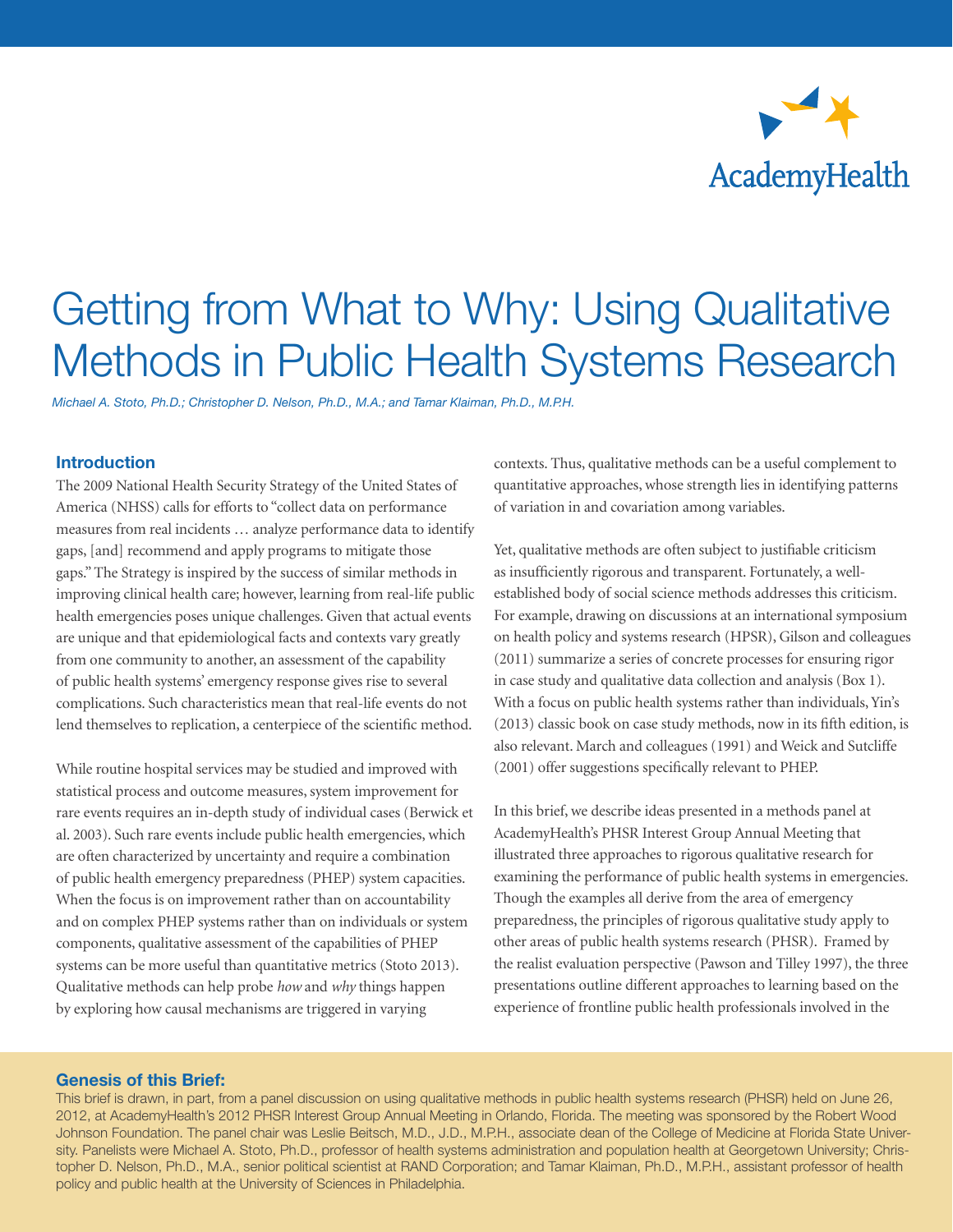# Box 1: Processes for Ensuring Rigor in Case Study and Qualitative Data Collection and Analysis (adapted from Gilson, 2011)

- *Prolonged engagement with the subject of inquiry.* Even though ethnographers may spend years in the field, health policy and systems research tends to draw on lengthy and perhaps repeated interviews with respondents and/or days and weeks of engagement at a case study site.
- *Use of theory*. Theory is essential to guide sample selection, data collection, analysis, and interpretive analysis.
- *Case selection*. Purposive selection allows earlier theory and initial assumptions to be tested and permits an examination of "average" or unusual experience.
- *Sampling*. It is essential to consider possible factors that might influence the behavior of the people in the sample and ensure that the initial sample draws extensively across people, places, and time. Researchers need to gather views from a wide range of perspectives and respondents and not allow one viewpoint to dominate.
- *Multiple methods*. For each case study site, best practice calls for carrying out two sets of formal interviews with all sampled staff, patients, facility supervisors, and area managers and conducting observations and informal discussions.
- *Triangulation*. Patterns of convergence and divergence may emerge by comparing results with theory in terms of sources of evidence (e.g., across interviewees and between interview and other data), various researchers' strategies, and methodological approaches.
- *Negative case analysis*. It is advisable to search for evidence that contradicts explanations and theory and then refine the analysis accordingly.
- P*eer debriefing and support*. Other researchers should be involved in a review of findings and reports.
- *Respondent validation*. Respondents should review all findings and reports.
- *Clear report of methods of data collection and analysis (audit trail).* A full record of activities provides others with a complete account of how methods evolved.

2009 H1N1 pandemic. Drawing on the 2009 pandemic, Tamar Klaiman, Ph.D., M.P.H., illustrated a positive deviance approach to learning from local health departments (LHD) that performed beyond expectations in terms of mass vaccination clinics. Again drawing on the 2009 pandemic, Christopher D. Nelson, Ph.D., M.A., used a grounded theory approach to identify insights into managing long-duration, moderate-acuity public health incidents. Drawing on experience in health care and other industries, Michael A. Stoto, Ph.D., described how root-cause analysis can help practitioners learn from singular public health emergencies. Each approach is grounded in unique and rigorous methodological approaches, supported by social science work further described in this paper.

## Three Approaches to Conducting Rigorous Qualitative Research on Public Health Emergencies

#### Positive Deviance

During the 2009 H1N1 vaccination campaign, many LHDs used public and school-based clinics to administer vaccines, but practices varied widely from community to community. Relying on the principle that excess variability indicates an opportunity for systems

improvement, Klaiman and colleagues (2013) used the vaccination campaign to illustrate how using a positive deviance approach, coupled with process mapping and a realist evaluation perspective, can help identify best practices for future countermeasure mass distribution efforts.

The positive deviance approach is a framework for identifying and learning from top performers—those that consistently perform beyond expectations. To identify the positive deviants, Klaiman and colleagues reviewed various data sources and used a snowball sampling method that called for asking LHD staff to recommend peers who, according to their estimates, performed admirably in the effort to distribute H1N1 vaccine. After reviewing LHD vaccination processes from across the country, Klaiman's team created process maps to define the major activities carried out by LHDs in public and school-based vaccination clinics. The team aimed to develop an observational grid that identified key activities. Klaiman then conducted in-depth interviews with health department officials in 20 LHDs that played a variety of roles in responding to the pandemic. She relied on a semi-structured interview protocol in which she asked questions about each of the key process domains.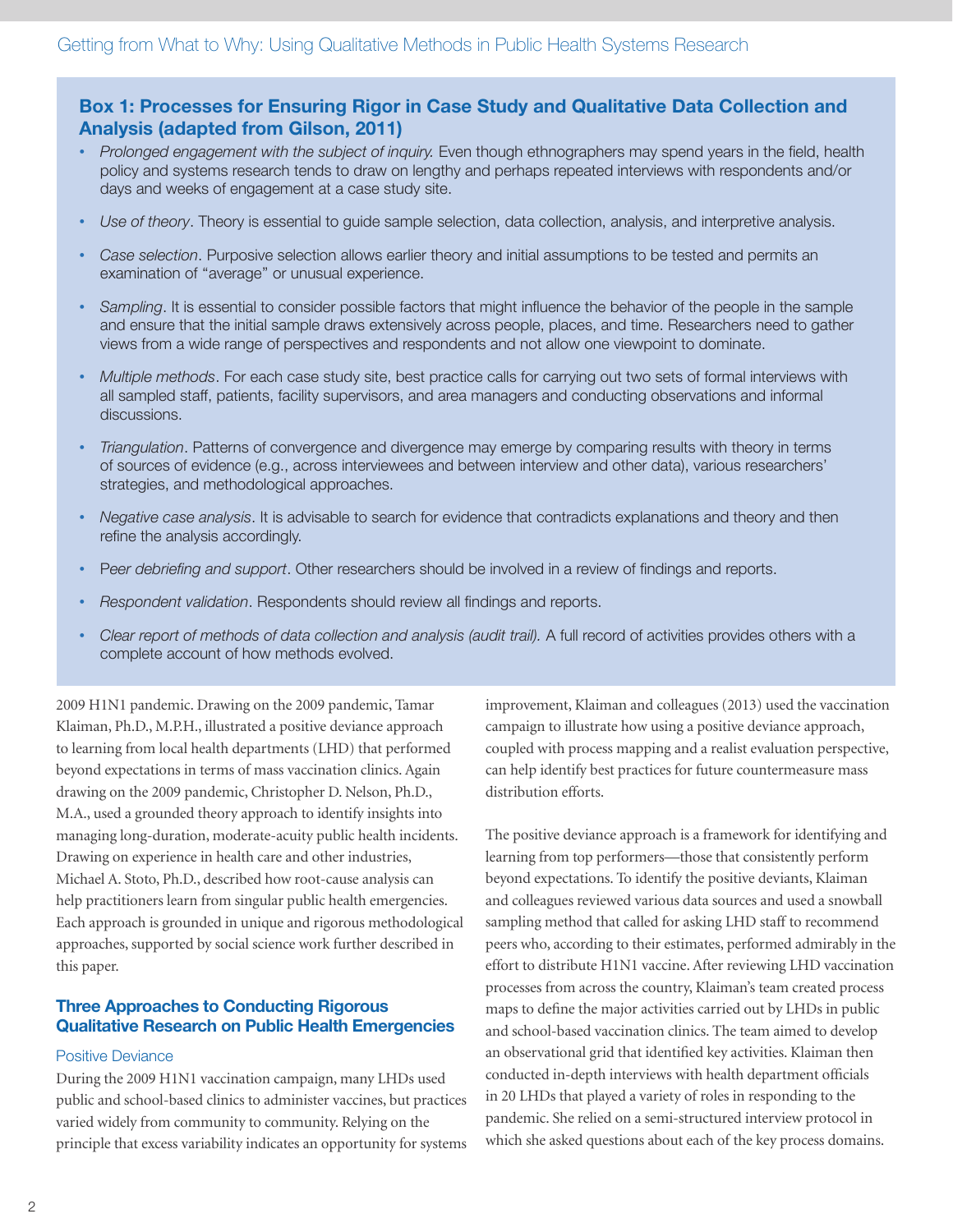# Box 2: Sample Context + Mechanism = Outcome Stories for Public Vaccination Clinics (adapted from Klaiman 2013)

- *Defining priority groups*. Small local health department + large Orthodox Jewish community + Sunday clinics = Jewish attendance at clinic
- *Communicating with the public*. Reverse 911 system + clinic information = public notification about clinic
- *Staffing*. Small LHD + local health professions students + clinic training added to school curriculum = welltrained clinic staff
- *Community partnerships*. Many local churches + meeting with clergy  $=$  coordination with local partners and higher vaccination rate
- *Flexibility*. Small LHD + limited budget + completed registration forms = reimbursement from insurance companies for those vaccinated who were privately insured

Drawing on the interviews, Klaiman and colleagues identified major mechanisms that contributed to LHDs' mass vaccination success, including the formation of partnerships with external agencies, effective communication with partners and the public, staff training and appropriate role assignments, and reliance on a process for feedback and continuous improvement during clinic activities. Going beyond generalities, however, the realist evaluation approach seeks to identify "what works for whom in what circumstances and in what respects" (Pawson 1997). In other words, the challenge for Klaiman and colleagues was to identify how program mechanisms (M) interact with contextual factors (C) to result in positive, negative, or neutral outcomes (O). In this perspective, potential  $C +$ M = O stories, or mini-theories, are identified from case studies and then tested in other circumstances. Box 2 summarizes the  $C + M =$ O stories identified in the analysis.

For example, Klaiman and colleagues discovered that small, rural LHDs depended on informal relationships with school administrators and nurses while larger, more urban LHDs relied on formal relationships. In a small community, the school nurse may be the neighbor of the local emergency planner. Personal relationships allow for less formality in partnerships. Large, urban LHDs may require formal memoranda of understanding because administrative staff members do not know each other. At the same time, though, formal relationships may solidify partnerships that might not otherwise exist.

Based on Klaiman's analysis and a related analysis of school-based clinics, Klaiman concluded that the combination of a positive deviance approach and process maps allowed her team to engage

with and effectively draw out the experience of public health practitioners in an organized way. Asked about studying negative deviants as well, Klaiman noted the potential value of reports of emergency responses that were less than totally successful. She did, however, point to the challenges of motivating practitioners to speak honestly about these circumstances.

#### Grounded Theory

Also deploying a systematic methodology for capturing lessons from public health responses to the 2009 H1N1 pandemic, Nelson and colleagues analyzed the response of the Los Angeles County Department of Public Health (LACDPH) (Lewis, forthcoming). Working in consultation with health department officials representing a variety of administrative departments, disciplines, and levels of seniority, the researchers developed a multiphase, qualitative exploratory approach in the tradition of grounded theory. According to this approach, researchers collect data in the absence of clear hypotheses. They code and categorize patterns in the data, identify the main themes emerging from the data, and then derive or reverse engineer a theory to account for the patterns (Glaser 1977; Charmaz 2006). In Phase I, Nelson and colleagues used a large-sample survey to elicit major themes from a broad group of stakeholders. In Phase II, they conducted focus groups with major organizations involved in the response, concentrating on priority types of perceived challenges identified by the survey and additional issues raised by focus group participants. The focus groups provided an open forum and used diagramming (e.g., fishbone analysis, process flows) to elicit root causes and potential corrective actions. In Phase III, Nelson and colleagues conducted interviews with leaders that focused on the priorities identified earlier and additional issues raised by the interviewees. Finally, in Phase IV, they summarized the findings of the review for presentation to LACDPH executive leaders in the form of a change conference.

Nelson and colleagues found that the public health response to the H1N1 outbreak illustrated the challenges of mounting an unplanned but long-term, large-scale response while simultaneously maintaining most routine functions. Even though the challenges are wideranging, they all stem from the need to work concurrently within two organizational structures: the routine structure for daily department operations and the emergency structure prescribed by the Incident Command System (ICS) and used by all first responder organizations from fire to police to, more recently, public health agencies. The general challenges encountered by Nelson and colleagues related to division of labor, channels of input in decision-making, workload, and the timeliness and execution of decisions. The analysis led to several recommendations for addressing the challenges such as identifying escalating Continuity of Operation Plans (COOP) with clear triggers for balancing emergency and routine operations, coaching on the ICS and crisis decision-making, creating a rapid process-improvement cell, and creating regular opportunities to practice crisis decision-making.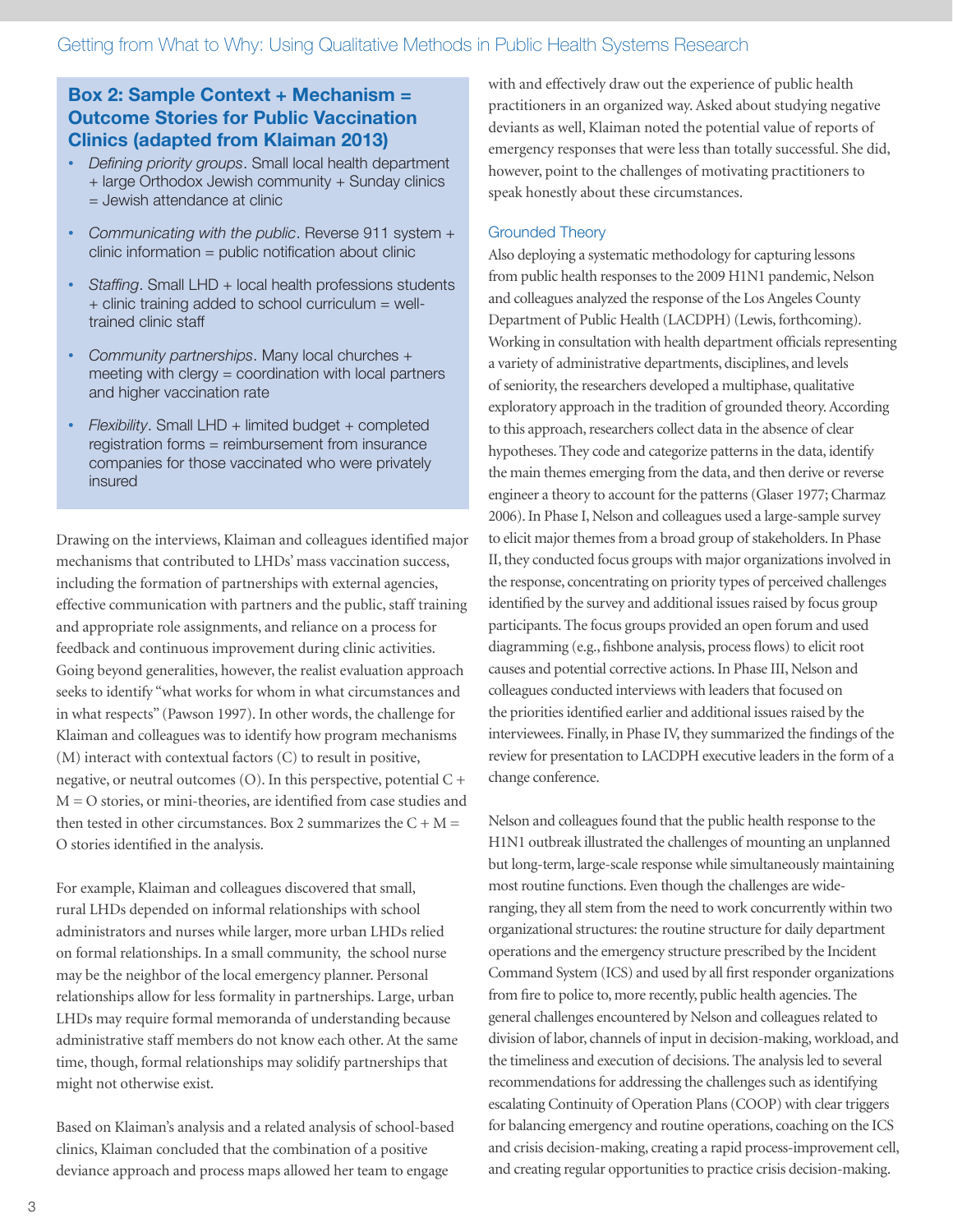Based on their analysis, Nelson and colleagues concluded that a multiphase, multi-method case study approach can succeed in drawing important and actionable lessons from a single case, in this instance, the response of a single health department to a single incident. More generally, the analysis implies that enhanced efforts to learn systematically from single cases can provide important insights into the structure, operations, and outcomes of public health systems.

#### Root-Cause Analysis

To complement the Massachusetts Department of Public Health's 2009 H1N1 After-Action Report, Higdon and Stoto (2013) conducted an in-depth case study of the public health response to the H1N1 pandemic on Martha's Vineyard, an island of 16,000 residents in Massachusetts. The case study drew from a review of local newspapers and interviews with key stakeholders, including health and school officials and representatives of the island's only hospital. It illustrates how in-depth root-cause analysis (RCA) can be used to learn from single events.

The goal of RCA is to move from superficial, proximate causes to system-level root causes by repeatedly asking *why* each identified cause occurred (Crouteau 2010). Stoto and colleagues, working with the Harvard School of Public Health's Preparedness and Emergency Response Research Center (PERRC), have been developing and testing a rigorous and practical approach for use by public health departments to analyze critical incidents and drive

# Box 3: Conducting a Public Health Emergency Response RCA (adapted from Piltch-Loeb and colleagues (2013)

- 1. Define the story arc by summarizing the context and pivotal nodes (events, decisions, time points) when events could have unfolded differently and could have led to a substantially different outcome.
- 2. Identify the public health system's major organizational goals or objectives in responding to the incident, including which Public Health Preparedness Capabilities (Centers for Disease Control and Prevention 2011) were stressed.
- 3. Identify the major response challenges that had a qualitative impact on permitting achievement of the public health system's goals or at least had the potential to do so.
- 4. Define the immediate causes of the challenges and the factors that contributed to the challenges, whether modifiable (within the jurisdiction's influence) or not modifiable (not within the jurisdiction's influence); note pre-event decisions and factors beyond the system's control.
- 5. Identify factors that, if not addressed, are likely to limit the public health system in future incidents.

organizational learning within and across PHEP systems. Piltch-Loab and colleagues (2013) have identified a five-step approach (Box 3) for conducting an RCA of public health emergency responses.

Applying this approach to the Vineyard in the fall of 2009, the primary objective was to vaccinate the public in an efficient and organized manner such that high priority groups are vaccinated first and the rest of the public is covered as much as possible. The Martha's Vineyard public health "system" is highly decentralized. Its six town health departments registered as a single entity to receive vaccine supplies from the state but registered separately from the island's only hospital, one pediatrician, and the Wampanoag Indian tribe. An informal Martha's Vineyard public health coalition (MVPHC), representing the towns and the tribe but not the hospital or other providers, planned a single island-wide vaccine clinic. When vaccine deliveries were delayed and arrived in small units, the MVPHC switched to a school-based vaccination strategy in which "shooter-teams" vaccinated the children in each school depending on the number and type of vaccine deliveries. The hospital was not aware of the change in plans and made inconsistent assumptions about which organization would provide vaccine for vulnerable populations other than school children. The result was confusion.

The RCA (Figure 1) suggests the following lessons from the Martha's Vineyard experience:

- Local implementation of the vaccination campaign should have been flexible, allowing for the sharing of personnel and resources across towns in order to constitute shooter teams.
- State officials should recognize the existence of regional coalitions before emergencies arise.
- Hospitals and other providers should be more fully involved with the MVPHC.

# Qualitative Rigor and PHSR

The three analyses described above illustrate different approaches to and demonstrate the relevance of using qualitative research methods in PHSR. Indeed, the important processes for ensuring rigor in qualitative data collection and analysis identified by Gilson and colleagues and illustrated in Box 1 apply equally to health services research's sister discipline, PHSR.

## Use of Theory

The three analyses draw on a family of theory-oriented evaluation methods that use program theory to guide questions and data gathering and focus on explicating the theories or models that underlie programs, elaborating causal chains and mechanisms, and conceptualizing the social processes implicated in the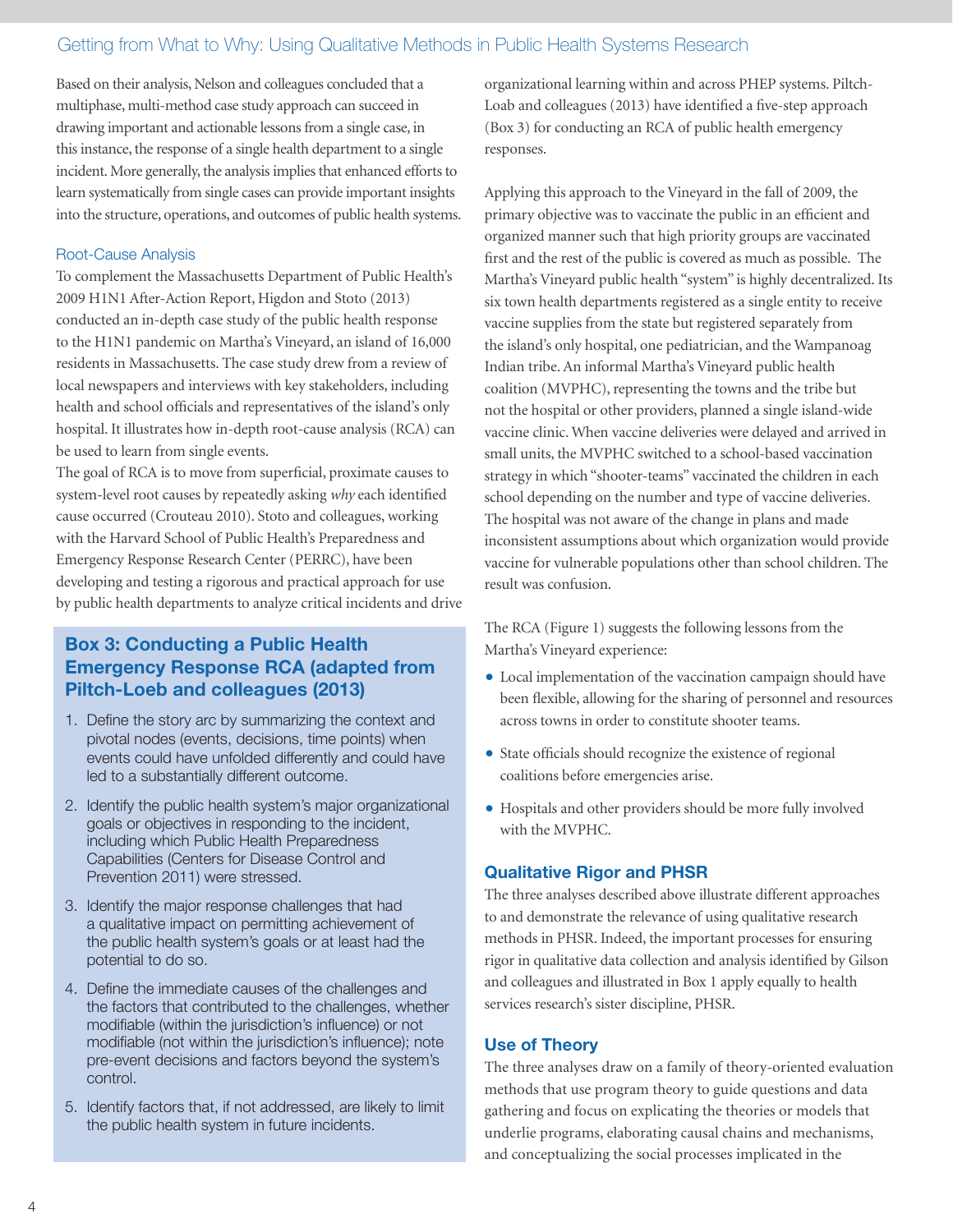#### **Figure 1: Root-Cause Analysis of the Martha's Vineyard Response to 2009 H1N1**

Story Arc: Martha's Vineyard Towns register to receive vaccine independently of the Martha's Vineyard Hospital and physician's offices. Planned island-wide clinic postponed twice due to delays in vaccine delivery. Informal MV public health coalition organizes shooter teams to implement school-based vaccination strategy.



Note that in this graphical representation of a RCA, causality goes from left to right, although the analysis is done from right to left, beginning with the objective, moving through response challenges, immediate causes, and contributing factors. For more details, see Piltch-Loeb et al., 2013.

program's outcomes (Dixon-Woods 2011). Klaiman and colleagues turned to one well-known member of this family of theory-oriented evaluation methods—realist evaluation. Developed by Pawson and Tilley (1997) and introduced to HSR by Berwick (2008), realist evaluation places the focus of research and evaluation less on relationships among variables and more on an exploration of the causal mechanisms that generate outcomes. The approach also recognizes that mechanisms that succeed in one context may not succeed in others. Furthermore, in what Pawson and Tilley call generative causality, realism is premised on the view that causality in the social world operates through the perceptions, incentives, capacities, and perspectives of the individuals involved in the system of interest. Pawson and Tilley argue that learning about causality requires direct observation of causal mechanisms. In contrast, the successionist view holds that causality is more akin to an external force introduced by programs and intervention and that learning about causality is a matter of consistent patterns in relationships among variables (e.g., X consistently precedes Y). The approaches differ in two ways: their basic understanding of the nature of causality in the social world (i.e., ontology) and what such an understanding implies about how one learns about causality (i.e., epistemology).

While realism is compatible with both qualitative and quantitative methods, qualitative methods are often required for observing casual mechanisms.

#### Case Selection

The theory-based approach has implications for practical issues of research design. Gilson and colleagues (2011) recommend the use of theory to guide sample selection, data collection, and data analysis and to draw into interpretive analysis. Theory in this context applies broadly, ranging from basic social science theories about risk communication to preparedness doctrine as embodied in the National Incident Management Strategy (NIMS), the NHSS, or the Centers for Disease Control and Prevention's (CDC) Public Health Preparedness Capabilities (CDC 2011). Nelson's Los Angeles case, for instance, examines how emergency response doctrine, as represented in the NIMS, fared in the 2009 pandemic.

On the other hand, case studies may be useful for developing and testing new theories. Lewis and colleagues' (forthcoming) analysis of the Los Angeles County Department of Public Health's response to the 2009 H1N1 pandemic demonstrates the grounded theory approach. In another example, Klaiman and colleagues' use of a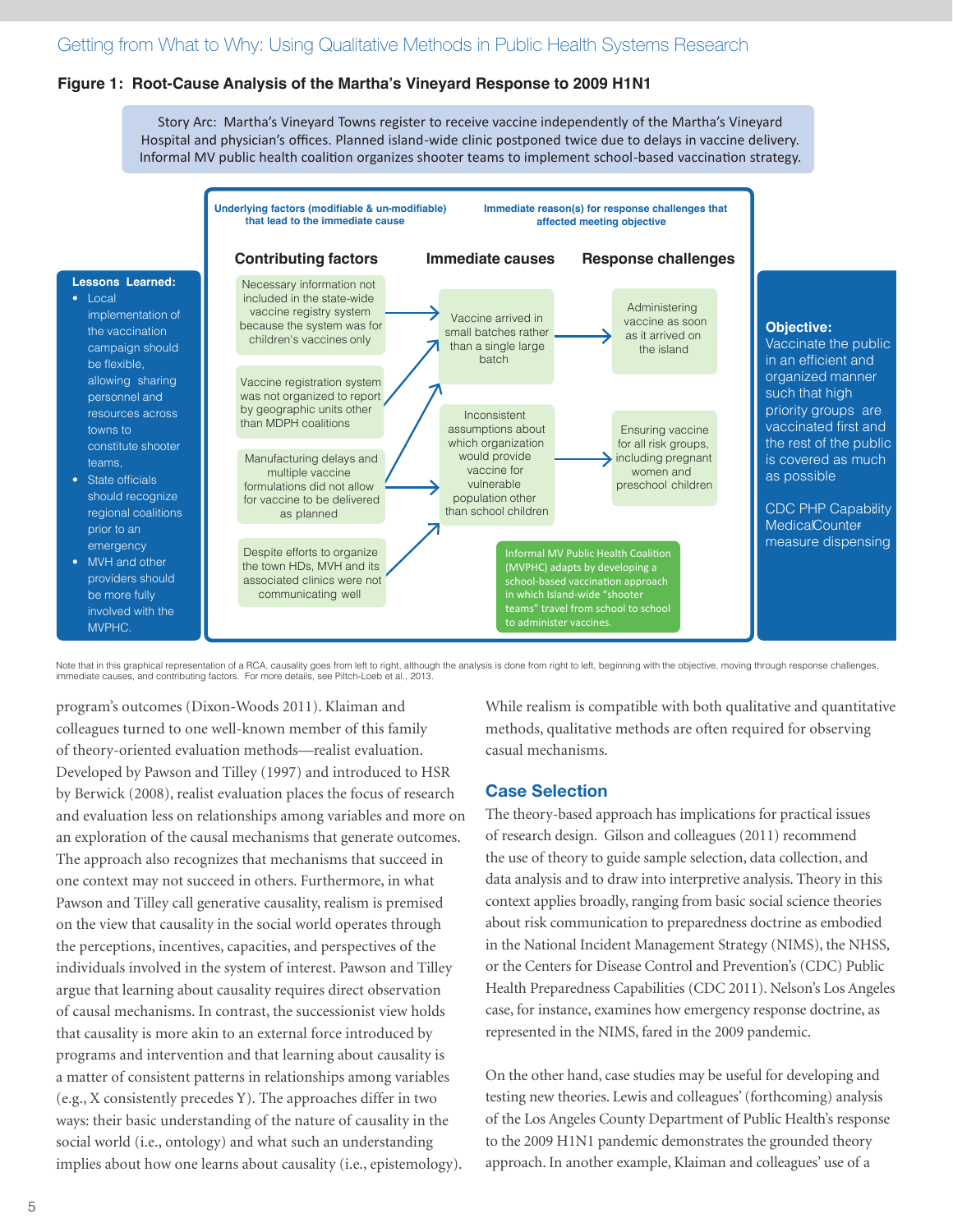realist evaluation approach identified "what works for whom in what circumstances and in what respects."

Gilson and colleagues also recommend a purposive—rather than random—approach to selecting cases in order to allow for the testing of earlier theory and initial assumptions or the examination of both 'average' and unusual experience. The positive deviance approach used by Klaiman and colleagues (2013) is an example of a purposive approach. Purposive sampling may also be useful in conducting a series of parallel case studies, with cases intentionally selected to reflect a variety of settings such as health department types, geographic areas, and populations served while testing theories about the determinants of effective PHEP systems (Yin 2009). Higdon and Stoto's Martha's Vineyard case study (2013), for instance, was nested in the Massachusetts Department of Public Health 2009 H1N1 After-Action Report, which may be compared to a parallel case study of Italy's Emilia Romagna region (Savoia, forthcoming). The approach in the Martha's Vineyard study is reflected in all three analyses, which represent parallel analyses of different aspects of the public health system response to the 2009 H1N1 pandemic.

It is often said, "If you've seen one health department … you've seen one health department." Despite considerable diversity, emerging typologies (Mays 2010) can help researchers identify groups of similar departments from which to choose research samples.

Finally, Gilson and colleagues (2011) recommend negative case analysis, that is, the search for evidence that contradicts current explanations and theory and the subsequent refinement of theory in response to such evidence. Critical incident analyses of responses that were less than 100 percent successful are one such example, along with the studies of negative and positive deviants.

# Sampling within Cases

Gilson and colleagues (2011) recommend consideration of as many factors as possible that might influence the behavior of the people in a sample. In addition, they note that an initial sample should draw extensively across people, places, and time and incorporate the views of a wide range of respondents such that one viewpoint does not dominate. In addition, particularly when dealing with single, unique cases, March and colleagues (1991) stress the need for several observers in order to increase the number of interpretations, thereby creating a mosaic of conflicting lessons. In particular, Weick and Sutcliffe recommend that researchers resist the temptation to normalize unexpected events. In the face of system failure, they argue, it is natural to look for evidence that confirms expectations, effectively postponing the realization of unexpected developments. Rather, experience that questions planning assumptions often does more to support organizational learning and improvement than experience that confirms such assumptions (Weick 2001).

To learn as much as possible from single, unique cases, March and colleagues (1991) recommend gathering as much information as possible on the preferences and values used by organizations to distinguish successes from failures. This approach is evident in the Los Angeles example; Lewis and colleagues used a grounded theory case study approach organized around formal surveys of a broad group of stakeholders, along with focus groups with key organizations involved in the response, to identify insights into managing long-duration, moderate-acuity public health incidents. The in-depth case study of Martha's Vineyard (Higdon 2013) is another example of the same approach. Klaiman and colleagues (2013) used the identical approach; they interviewed health department officials serving in a variety of roles, ensuring coverage of each of the key process domains.

## Multiple Methods

Gilson and colleagues (2011) recommend the use of several research methods within case studies. Lewis and colleagues (forthcoming) followed such an approach when they conducted a large sample survey, focus groups with key organizations, interviews with individual leaders, and a change conference to analyze the LACDPH's response to the 2009 H1N1 pandemic.

## **Triangulation**

Gilson and colleagues (2011) and Yin (2009) suggest looking for patterns of convergence and divergence by comparing results with theory across several sources of evidence (e.g., across interviewees and between interviews and other data), between researchers, and across methodological approaches. For instance, in other work from the Harvard PERRC, Stoto and colleagues (Zhang 2011; Stoto 2012) compare several data sources to identify a consistent pattern of biases in 2009 H1N1 surveillance data. This approach helps address the lack of a gold standard and describes actual trends in the rate of H1N1 infection and its consequences over time.

## Prolonged Engagement with the Subject of Inquiry, Respondent Validation, and Peer Debriefing

As described by Gilson and colleagues, health policy and systems research tends to draw on lengthy and perhaps repeated interviews with respondents and/or days and weeks of engagement within a case study site (Gilson 2011). Pawson and Tilley (1997) make a similar point about evaluations in the realist perspective and describe an approach to practitioner interviews in which evaluators ask practitioners to support or refute present preliminary results. Along similar lines, Davis and colleagues describe how principles of community-based participatory research may be applied to PHSR by, for example, identifying research questions, creating practical yet rigorous studies, and ensuring that results are disseminated to participants and interested parties. They also provide examples that demonstrate how established partners can join forces to address a specific need such as the response to H1N1 (Davis 2012).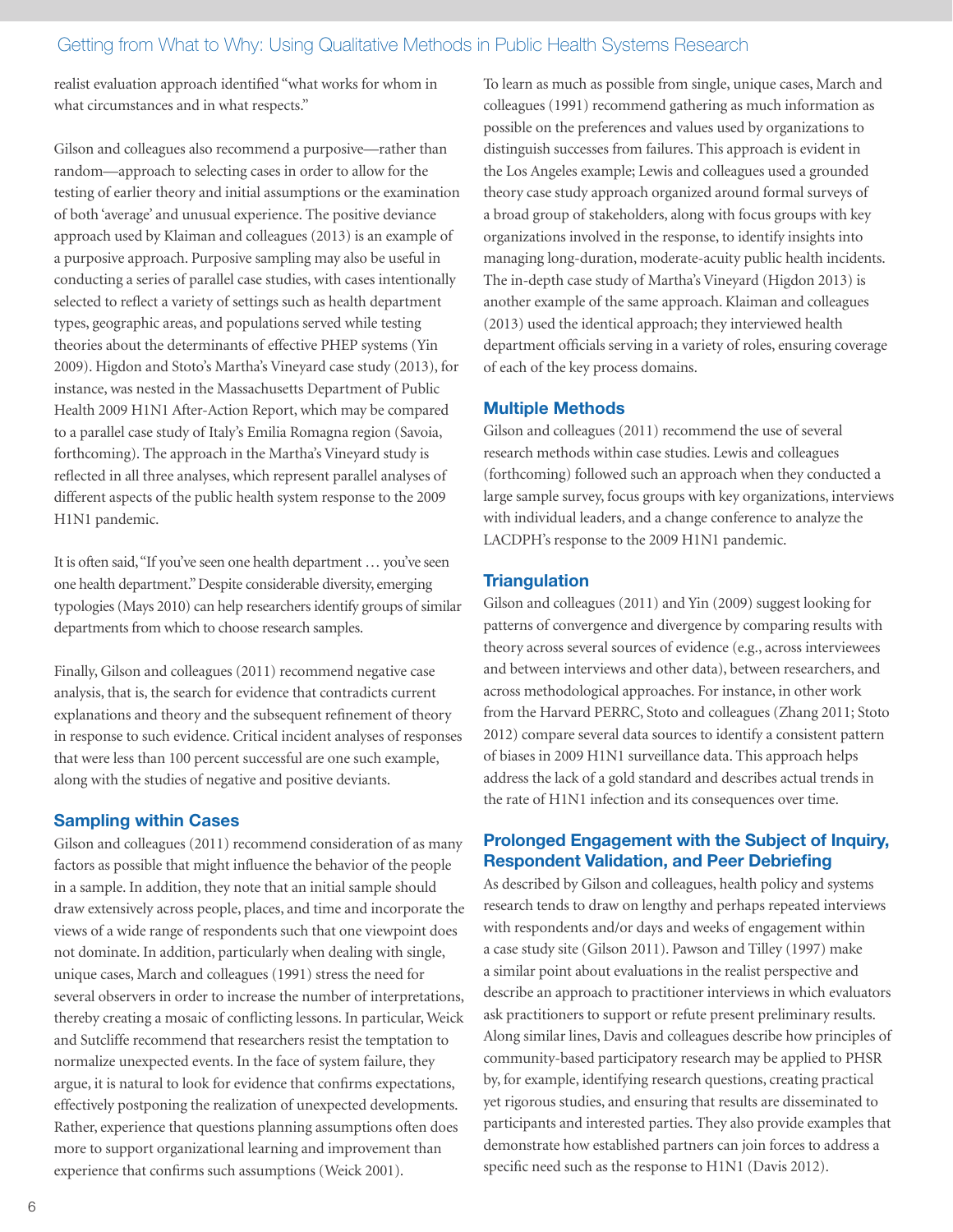Rather than the arm's length relationship with research subjects that some evaluation experts maintain, the prolonged engagement with subjects incorporates reviews of preliminary findings and reports by PHEP practitioners whose systems are undergoing evaluation. This approach produces potentially more actionable findings in that practitioners are invested in the evaluation process (Patton 2008). A review of findings and reports by other researchers is also critical, as exemplified by the Los Angeles and Martha's Vineyard analyses.

# Clear Report of Methods of Data Collection and Analysis (audit trail)

Gilson and colleagues note the importance of maintaining a full record of data collection and analysis activities and presenting to the research community a full account of how methods evolved (Gilson 2011). Especially amid a public health emergency, it is often difficult when dealing with protracted events in real time to document activities and provide updates on method and developments. Debriefing participants "within the hour" as Weick and Sutcliffe advocate (Weick 2001) can be difficult and impractical during public health emergencies; however, the principle of recording the facts in real time and then performing the analysis later is important. Klaiman, for instance, used a semi-structured interview protocol to ensure that each LHD addressed key process domains. She conducted all of the interviews herself, with a research assistant taking notes during each interview. The assistant compiled and typed the notes within 24 hours of each call.

## **Conclusions**

In instances of conducting research on complex public systems rather than on agencies or individuals, qualitative methods may be more informative than quantitative approaches. Applying methods that have been developed in the social sciences and evaluation literature may enhance the rigor of such approaches. Though not always considered the gold standard, qualitative analyses identify *how* and *why* causal mechanisms are triggered, allowing for a more thorough description of public health emergencies and perhaps yielding more detailed lessons for the future.

# Acknowledgments

The research reported in this issue brief was developed with funding awarded to the Harvard School of Public Health under cooperative agreements with the U.S. Centers for Disease Control and Prevention grant number 5P01TP000307-01. Dr. Klaiman's research was made possible through a Fellowship in Public Health Grant from Pfizer Corporation's Medical and Academic Partnership program (2010–2012). The authors are grateful for the assistance and comments provided by Leslie Beitsch, Mary Davis, Jennifer Hunter, John Kraemer, Rachael Piltch-Loeb, and Elena Savoia.

## Suggested Citation

Stoto M, Nelson C, Klaiman T. "Getting from What to Why: Using Qualitative Research to Conduct Public Health Systems Research," AcademyHealth, August 2013.

## **References**

Berwick D, James B, Coye M. Connections between quality measurement and improvement. Medical Care. 2003;41:30-8.

Berwick DM. The science of improvement. JAMA. 2008;299(10):1182-4.

Charmaz K. Constructing grounded theory: a practical guide through qualitative analysis. Thousand Oaks (CA): Sage Publications; 2006.

Croteau RJ. Root cause analysis in health care: tools and techniques. Oakbrook Terrace (IL): Joint Commission on Accreditation of Healthcare Organizations; 2010.

Davis MV, et al. Participatory research partnerships: addressing relevant public health system challenges. Public Health Reports. 2012;127:230-5.

Dixon-Woods M, Bosk CL, Aveling EL, Goeschel CA, Pronovost PJ. Explaining Michigan: developing an ex post theory of a quality improvement program. The Milbank Quarterly. 2011;89:167-205.

Gilson L, et al. Building the field of health policy and systems research: social science matters. PLoS Medicine. 2011 Aug 23;8(8):e1001079.

Glaser BG, Strauss A. Discovery of grounded theory. Strategies for qualitative research. Los Angeles: Aldine Publications; 1977.

Higdon MA, Stoto MA. The Martha's Vineyard public health system responds to 2009 H1N1. International Public Health Journal. 2013;5(3):175-86.

Klaiman T, O'Connell K, Stoto MA. Local health department public vaccination clinic success during 2009 pH1N1. Journal of Public Health Management and Practice. Jul/Aug 2013;19(4): 17-24.

Lewis MW, Chan E, Nelson C, Hackbarth A, Vaughan C, Plough A. Managing long duration, moderate acuity public health incidents: Los Angeles County Department of Public Health's 2009 H1N1 experience. In Stoto MA, Higdon MA, editors. The public health response to 2009 H1N1: a systems perspective. Forthcoming.

March JG, Sproull LS, Tamuz M. A model of adaptive organizational search. Organization Science. 1991;2:1-13.

Mays GP, Scutchfield FD, Bhandari MW, Smith SA. Understanding the organization of public health delivery systems: an empirical typology. Milbank Quarterly. 2010;88:81-111.